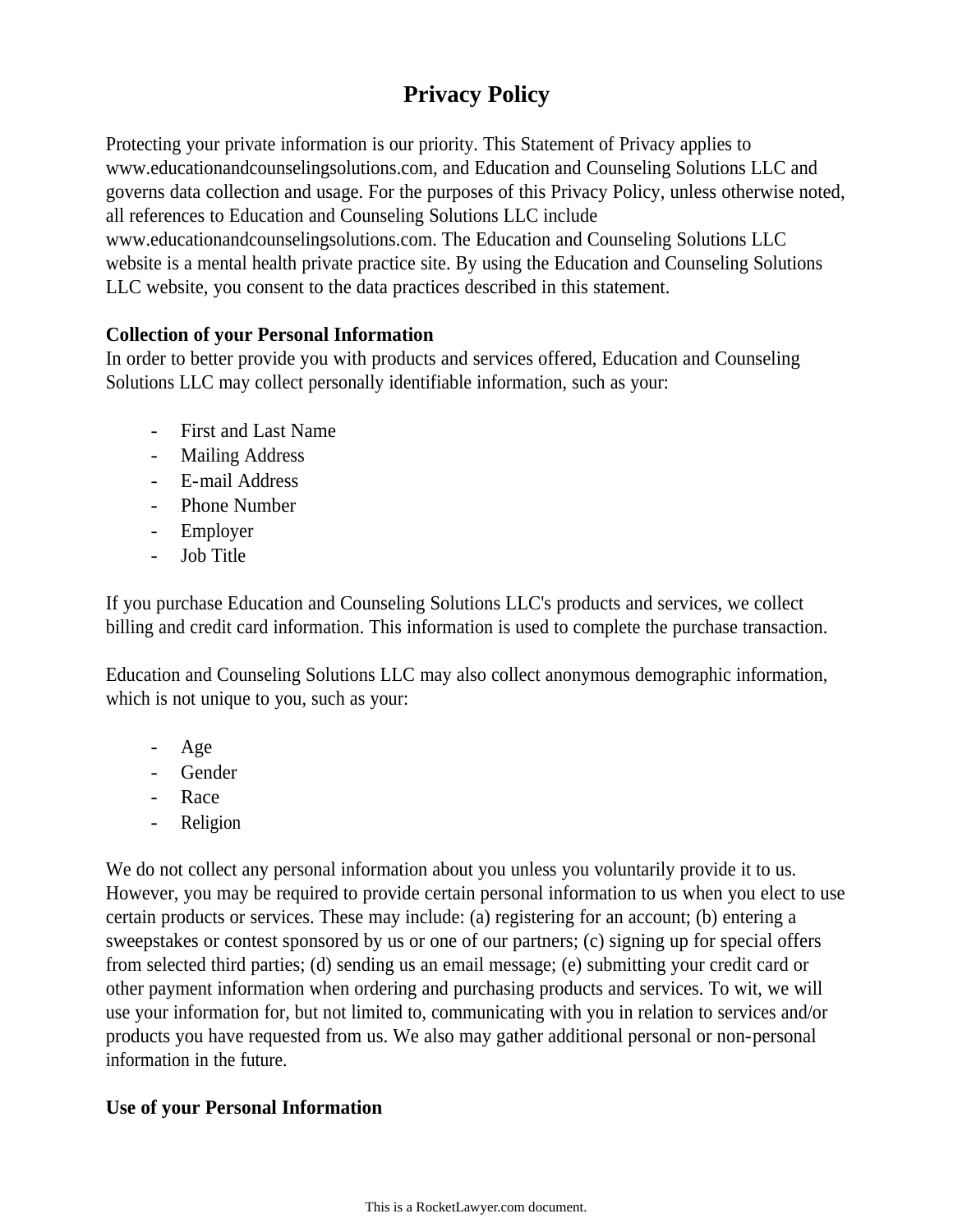Education and Counseling Solutions LLC collects and uses your personal information to operate and deliver the services you have requested.

Education and Counseling Solutions LLC may also use your personally identifiable information to inform you of other products or services available from Education and Counseling Solutions LLC and its affiliates.

# **Sharing Information with Third Parties**

Education and Counseling Solutions LLC does not sell, rent or lease its customer lists to third parties.

Education and Counseling Solutions LLC may share data with trusted partners to help perform statistical analysis, send you email or postal mail, provide customer support, or arrange for deliveries. All such third parties are prohibited from using your personal information except to provide these services to Education and Counseling Solutions LLC, and they are required to maintain the confidentiality of your information.

Education and Counseling Solutions LLC may disclose your personal information, without notice, if required to do so by law or in the good faith belief that such action is necessary to: (a) conform to the edicts of the law or comply with legal process served on Education and Counseling Solutions LLC or the site; (b) protect and defend the rights or property of Education and Counseling Solutions LLC; and/or (c) act under exigent circumstances to protect the personal safety of users of Education and Counseling Solutions LLC, or the public.

# **Tracking User Behavior**

Education and Counseling Solutions LLC may keep track of the websites and pages our users visit within Education and Counseling Solutions LLC, in order to determine what Education and Counseling Solutions LLC services are the most popular. This data is used to deliver customized content and advertising within Education and Counseling Solutions LLC to customers whose behavior indicates that they are interested in a particular subject area.

# **Automatically Collected Information**

Information about your computer hardware and software may be automatically collected by Education and Counseling Solutions LLC. This information can include: your IP address, browser type, domain names, access times and referring website addresses. This information is used for the operation of the service, to maintain quality of the service, and to provide general statistics regarding use of the Education and Counseling Solutions LLC website.

# **Use of Cookies**

The Education and Counseling Solutions LLC website may use "cookies" to help you personalize your online experience. A cookie is a text file that is placed on your hard disk by a web page server. Cookies cannot be used to run programs or deliver viruses to your computer. Cookies are uniquely assigned to you, and can only be read by a web server in the domain that issued the cookie to you.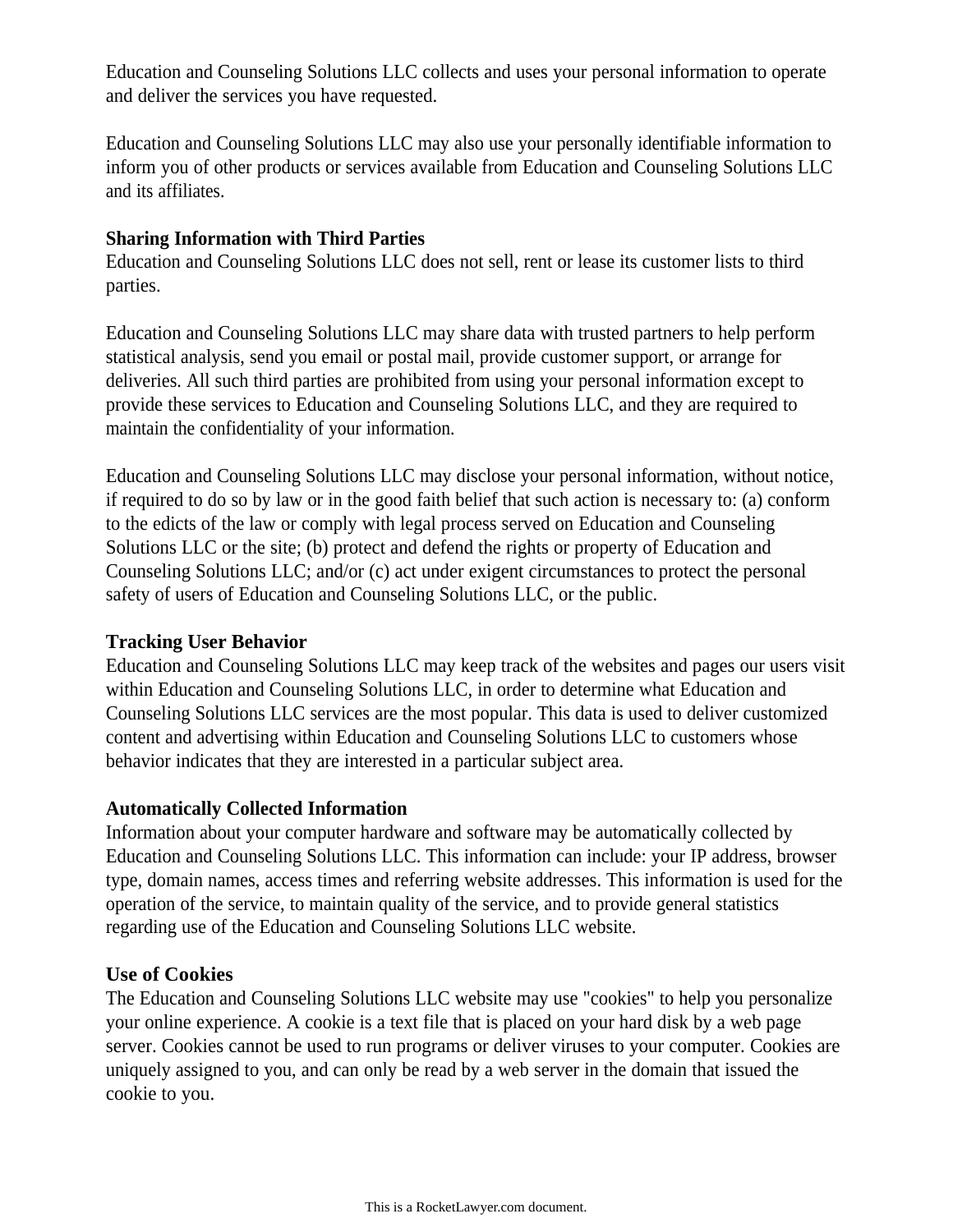One of the primary purposes of cookies is to provide a convenience feature to save you time. The purpose of a cookie is to tell the Web server that you have returned to a specific page. For example, if you personalize Education and Counseling Solutions LLC pages, or register with Education and Counseling Solutions LLC site or services, a cookie helps Education and Counseling Solutions LLC to recall your specific information on subsequent visits. This simplifies the process of recording your personal information, such as billing addresses, shipping addresses, and so on. When you return to the same Education and Counseling Solutions LLC website, the information you previously provided can be retrieved, so you can easily use the Education and Counseling Solutions LLC features that you customized.

You have the ability to accept or decline cookies. Most Web browsers automatically accept cookies, but you can usually modify your browser setting to decline cookies if you prefer. If you choose to decline cookies, you may not be able to fully experience the interactive features of the Education and Counseling Solutions LLC services or websites you visit.

## **Security of your Personal Information**

Education and Counseling Solutions LLC secures your personal information from unauthorized access, use, or disclosure. Education and Counseling Solutions LLC uses the following methods for this purpose:

SSL Protocol

When personal information (such as a credit card number) is transmitted to other websites, it is protected through the use of encryption, such as the Secure Sockets Layer (SSL) protocol.

We strive to take appropriate security measures to protect against unauthorized access to or alteration of your personal information. Unfortunately, no data transmission over the Internet or any wireless network can be guaranteed to be 100% secure. As a result, while we strive to protect your personal information, you acknowledge that: (a) there are security and privacy limitations inherent to the Internet which are beyond our control; and (b) security, integrity, and privacy of any and all information and data exchanged between you and us through this Site cannot be guaranteed.

# **Right to Deletion**

Subject to certain exceptions set out below, on receipt of a verifiable request from you, we will:

- Delete your personal information from our records; and
- Direct any service providers to delete your personal information from their records.

Please note that we may not be able to comply with requests to delete your personal information if it is necessary to:

• Complete the transaction for which the personal information was collected, fulfill the terms of a written warranty or product recall conducted in accordance with federal law, provide a good or service requested by you, or reasonably anticipated within the context of our ongoing business relationship with you, or otherwise perform a contract between you and us;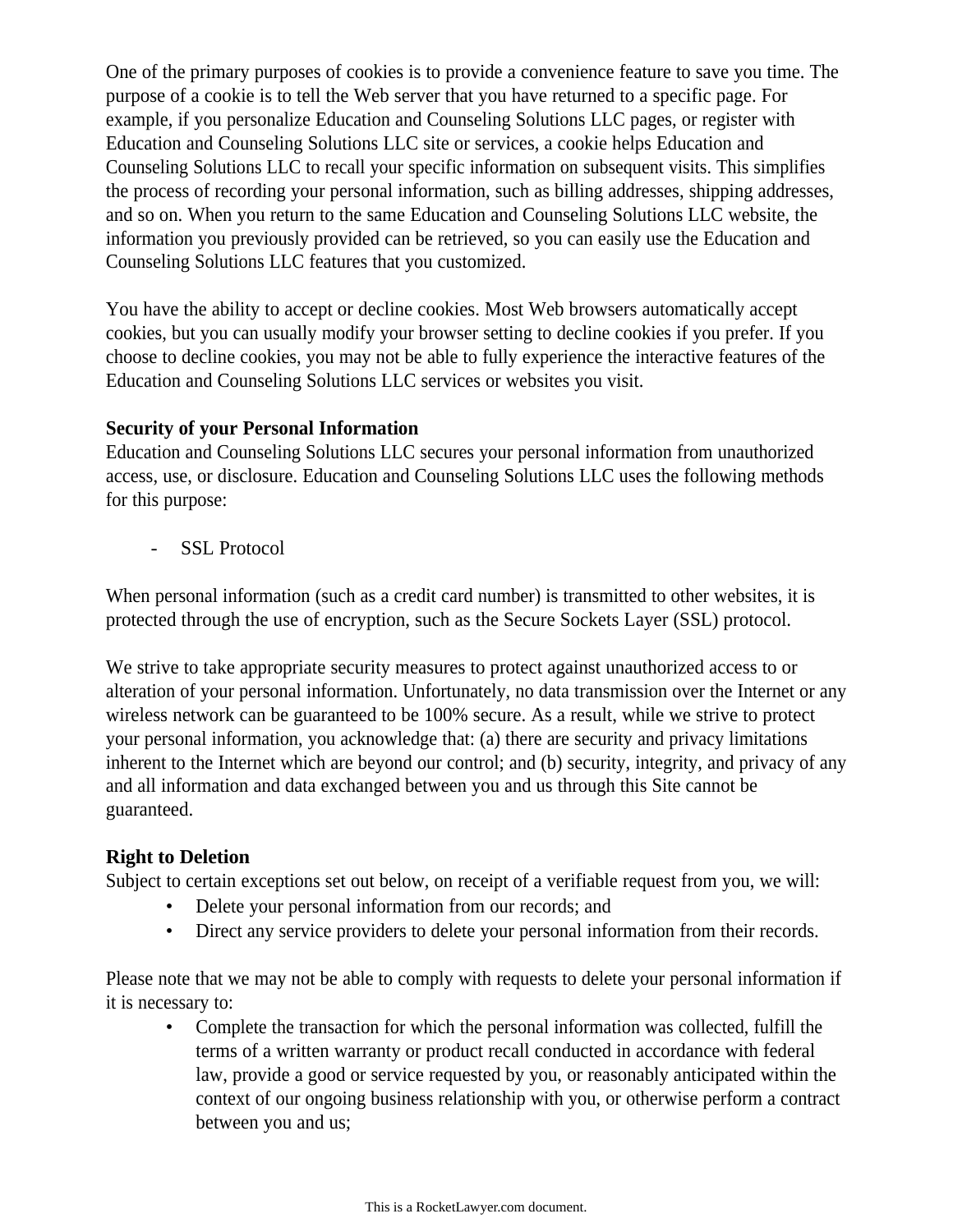- Detect security incidents, protect against malicious, deceptive, fraudulent, or illegal activity; or prosecute those responsible for that activity;
- Debug to identify and repair errors that impair existing intended functionality;
- Exercise free speech, ensure the right of another consumer to exercise his or her right of free speech, or exercise another right provided for by law;
- Comply with the California Electronic Communications Privacy Act;
- Engage in public or peer-reviewed scientific, historical, or statistical research in the public interest that adheres to all other applicable ethics and privacy laws, when our deletion of the information is likely to render impossible or seriously impair the achievement of such research, provided we have obtained your informed consent;
- Enable solely internal uses that are reasonably aligned with your expectations based on your relationship with us;
- Comply with an existing legal obligation; or
- Otherwise use your personal information, internally, in a lawful manner that is compatible with the context in which you provided the information.

# **Children Under Thirteen**

Education and Counseling Solutions LLC collects personally identifiable information from children under the age of thirteen. Education and Counseling Solutions LLC collects this information for the following reason(s): For the purposes of treatment and services, informed consent is collected from the minor's parent or legal guardian.

Confidentiality discussions between a therapist and client are confidential. Information will not be released without a client's written consent unless court ordered and/or mandated by law.

We provide information about our personal data practices for children on our home page and wherever we knowingly collect personal data from children on our website. If you are under the age of thirteen, you must ask your parent or guardian for permission to use this website. If you are a parent and you have questions regarding our data collection practices, please contact us using the information provided at the end of this Statement of Privacy.

## **E-mail Communications**

From time to time, Education and Counseling Solutions LLC may contact you via email for the purpose of providing announcements, promotional offers, alerts, confirmations, surveys, and/or other general communication. In order to improve our Services, we may receive a notification when you open an email from Education and Counseling Solutions LLC or click on a link therein.

If you would like to stop receiving marketing or promotional communications via email from Education and Counseling Solutions LLC, you may opt out of such communications by Website visitors may unsubscribe from emails by clicking the unsubscribe button..

## **Changes to this Statement**

Education and Counseling Solutions LLC reserves the right to change this Privacy Policy from time to time. We will notify you about significant changes in the way we treat personal information by sending a notice to the primary email address specified in your account, by placing a prominent